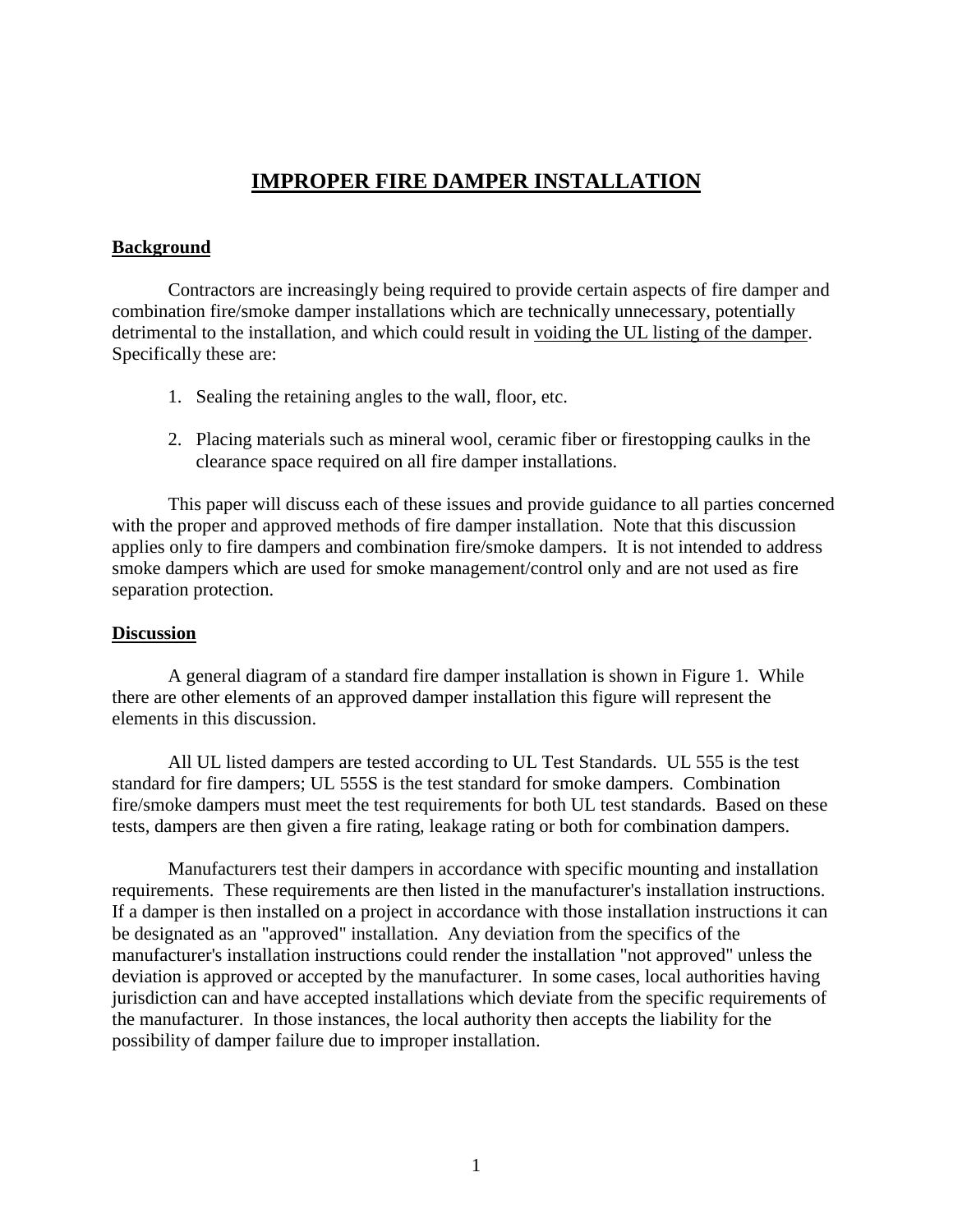The issues in this discussion are explained by reference to Figure 1 and Detail 1. In a standard installation, the damper is mounted in the sleeve, the sleeve/damper assembly is mounted in the fire barrier and the assembly is held in position by retaining angles on both sides of the fire separation. The retaining angles are fastened to the sleeve but NOT TO THE WALL, FLOOR, ETC. A space between the sleeve and wall or floor is left to allow for thermal expansion in the event of heated airflow through the damper/sleeve assembly. This space is generally required to be  $\frac{1}{8}$  inch per lineal foot of damper dimension with  $\frac{1}{4}$  inch as a minimum. A damper installed in this manner will then be free to "float" with the wall/floor cavity and thermal expansion will not impair operation of the damper.

Item 1 on Detail 1 deals with the issue of providing sealant around the retaining angles at the juncture with the wall/floor. Sealing the retaining angles IS NOT a requirement for an approved damper installation. Building officials sometimes require sealing the angles as a measure to prevent smoke movement across the protected barrier. The potential for significant movement of smoke behind the angles to the opposite side of the protected opening is minimal. However in those instances where the sealing is mandated by the local authority, only SPECIFIC SEALANTS which have been tested by the manufacturer and listed in their installation instructions may be used. Any deviation from those listed sealants could render the damper inoperable and could void the UL listing of the damper. It should be noted that each manufacturer lists specific sealants and those sealants vary by manufacturer. UNDER NO CONDITIONS MAY THROUGH-PENETRATION FIRESTOP CAULKS OR PUTTYS BE USED TO SEAL DAMPER RETAINING ANGLES unless SPECIFICALLY APPROVED by the damper manufacturer. We do not know of any manufacturer who has tested or approved sealing retaining angles with Firestop products.

Item 2 on Detail 1 deals with the issue of placing products such as mineral wool, ceramic fiber or firestopping products within the expansion space. Once again the rationale for this by building officials is to limit smoke migration. SMACNA has reviewed this issue with all major damper manufacturers. To our knowledge NO DAMPER MANUFACTURER HAS TESTED OR WILL APPROVE A DAMPER INSTALLATION WHERE MATERIALS OF ANY TYPE ARE INTRODUCED INTO THE EXPANSION SPACE! To do so could render the damper inoperable if the provision for thermal expansion is compromised. See attached.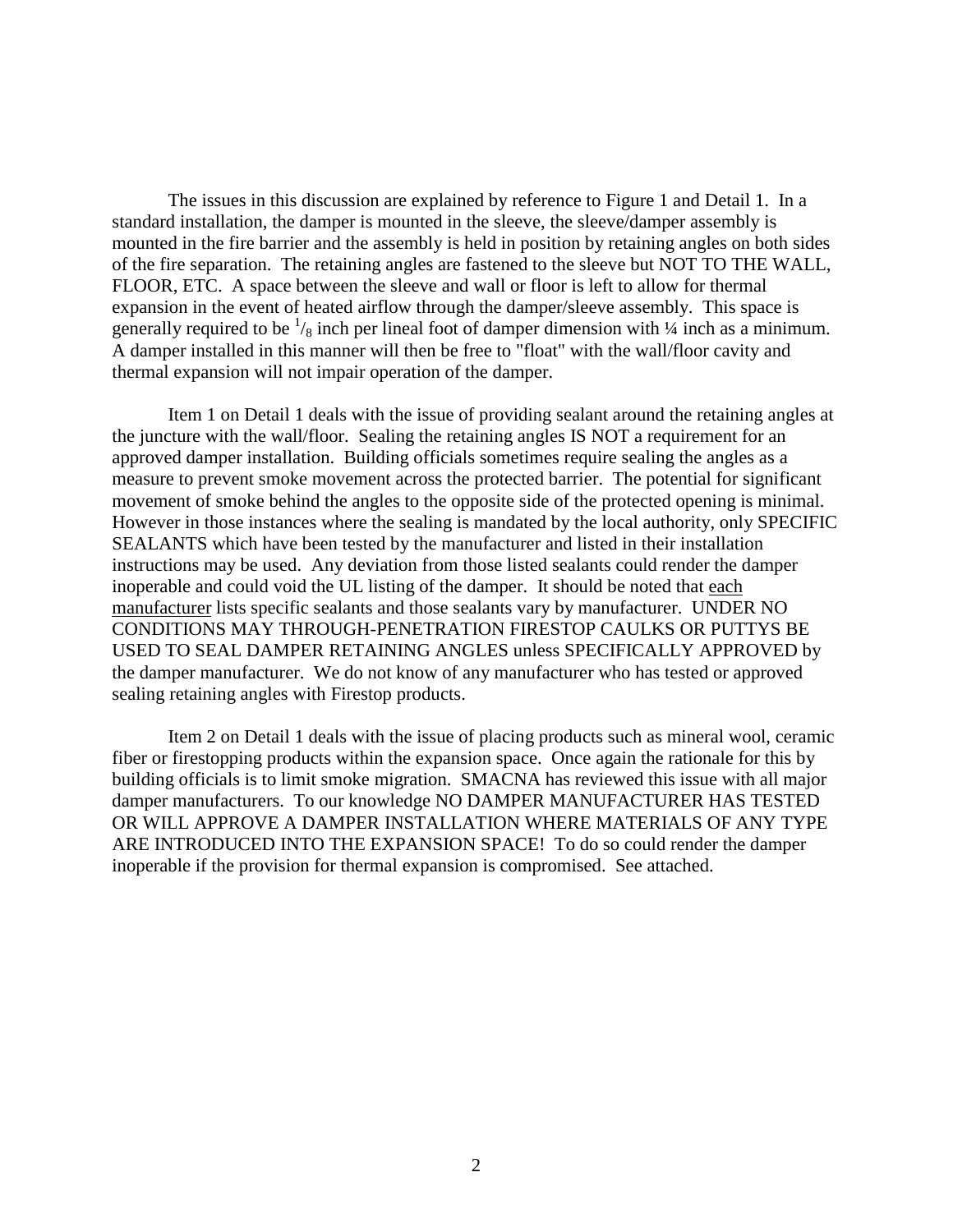

**FIGURE 1**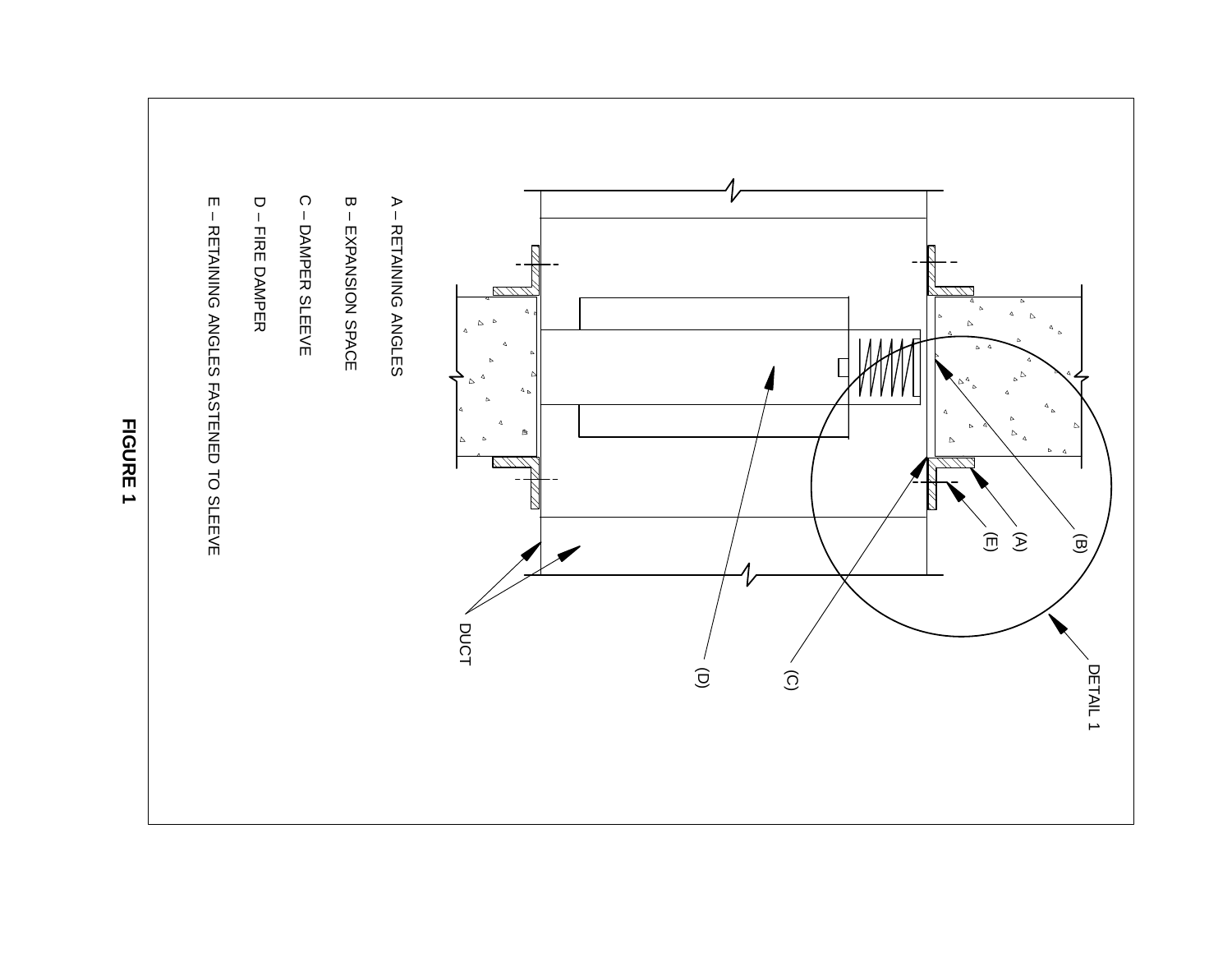

**[DETAIL 1](#page-0-0)**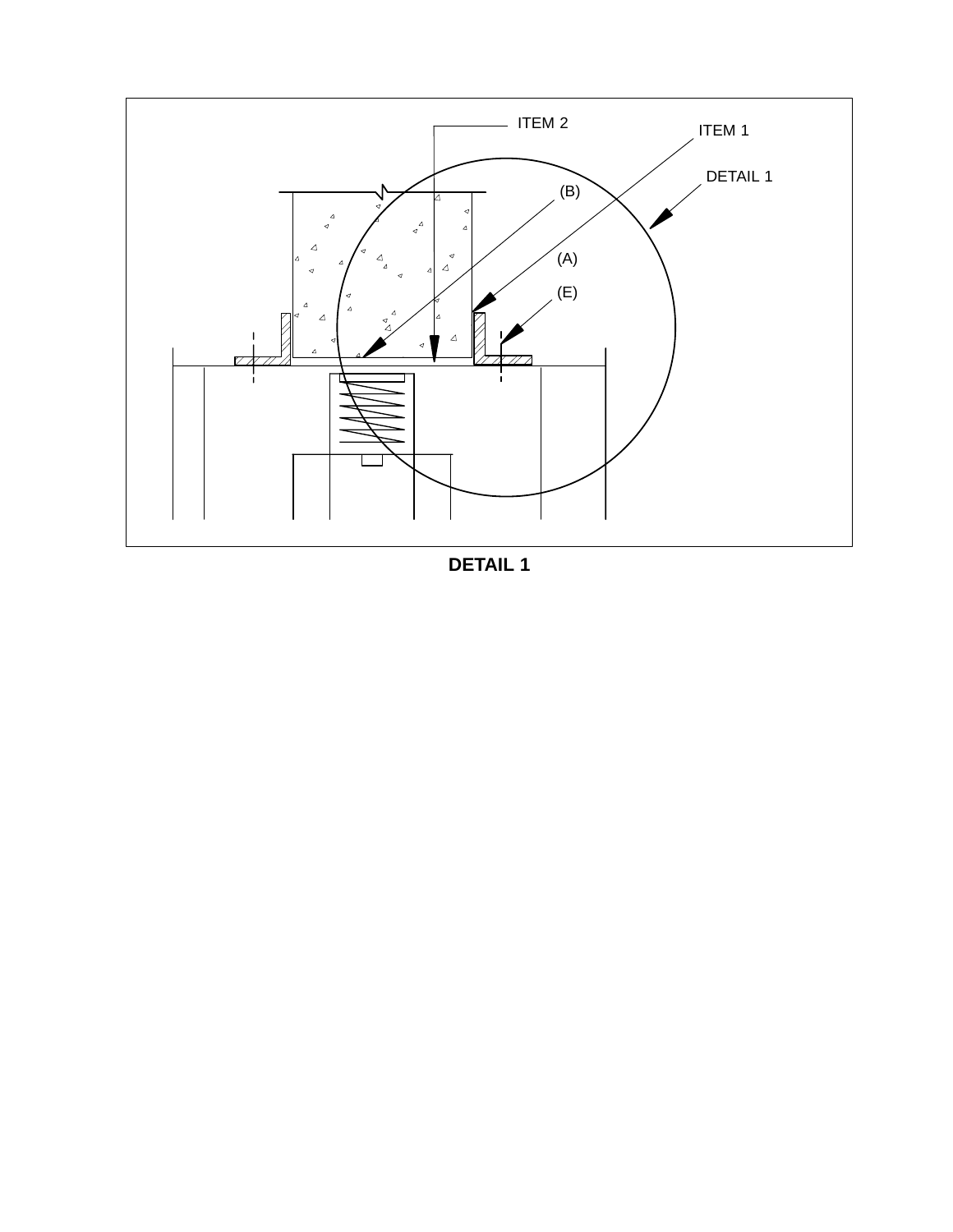## **Conclusions**

### 1. Item 1

Sealing of fire damper retaining angles is not a requirement for an approved damper installation. This detail is seldom specified by system designers and is virtually never included in the contractor's pricing for the dampers on a project. If the local authority having jurisdiction mandates that the angles be sealed contractors should issue a Request For Information (RFI) to the design professional such that the proper approved sealants be used. IN NO CASE should a contractor seal the retaining angles with any product not approved by the damper manufacturer including Through Penetration Firestop products. If a situation arises where the contractor is forced to use an unapproved product, he should advise all concerned parties that doing so is a violation of the damper manufacturer's conditions of test and listing, could void the UL listing of the damper and could render the damper inoperable.

## 2. Item 2

Introduction of any materials including mineral wool, ceramic fiber or sealants of any kind into the required expansion space between the damper sleeve and fire partition has not been tested, has not been approved and is not permitted by damper manufacturers. Again in doing so is a violation of the manufacturer's conditions of test and listing, could void the UL listing of the damper and could render the damper inoperable. If ultimately required to do so, contractors should take action as noted in Item 1 above.

Indiscriminate and unnecessary deviations from standard fire damper installations should be avoided. Unless a deviation is specifically approved by the damper manufacturer, it could compromise the function for which the damper was ultimately installed.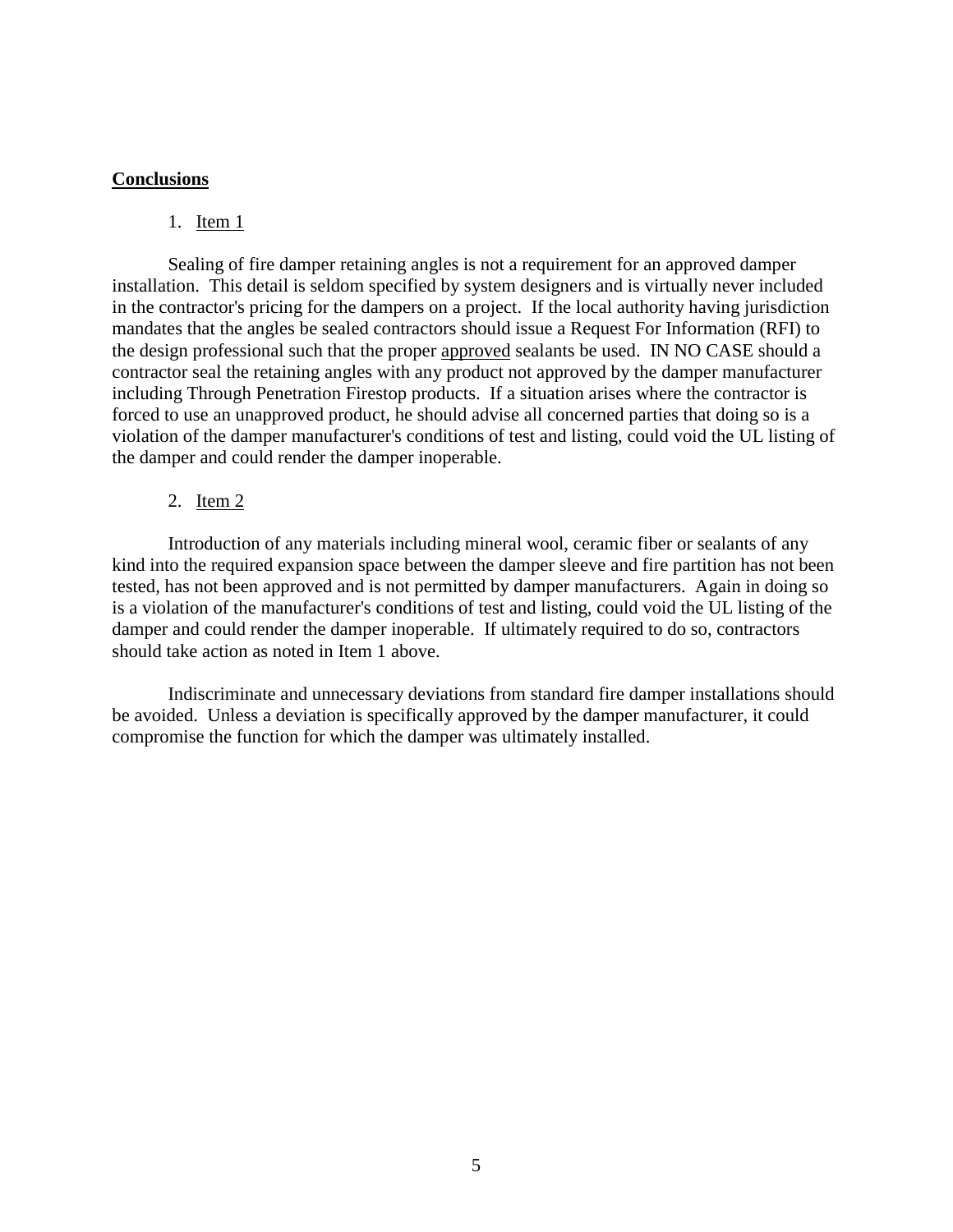

July 6, 2000

**SMACNA** 4201 Lafayette Ctr. Dr. Chantilly, VA 20151-1209

Subject: Firestop Materials in the Annular Space Around Fire or Fire/Smoke Dampers

The question regarding the use of firestop materials to fill the void between a fire damper and the opening construction ( often referred to as the annular space) is often asked. Filling the annular space is quite common when ductwork without fire damper protection passes through walls, floors or partitions that are required to have a fire resistance rating. At least two documents address the use offirestop materials in annular spaces that surround fire dampers. Both the National Fire Protection Association Standard 90A (Paragraph 3-4.6.4 "Exception" and the Underwriters Laboratories, Inc. description of fire dampers in their Building Materials Directory are quite clear on this issue. The NFPA Standard states, "When fire dampers are installed, proper clearance for expansion shall be maintained." The UL Building Materials Directory states that, "Unless otherwise indicated in the installation instructions, the annular space between the damper sleeve and the wall opening shall not be filled with firestop materials such as fill, void, or cavity materials."

Air Balance, Inc. has not tested any of its dampers with firestop materials in the annular space; and to my knowledge, neither have any other damper manufacturers. We, as well as a few other damper manufacturers, have specialty fire dampers that do not require any expansion clearance (annular) space; however, standard fire dampers require expansion clearance and this annular space is not to be filled with firestop materials.

I trust that this information is helpful.

Sincerely,

Roger Lichtenwald

Roger A. Lichtenwald Vice President - Engineering



7301 International Drive • Holland, OH 43528 • Phone: (419)865-5000 • Fax: (419) 865-13

A Modok Concert.

RAL/dc